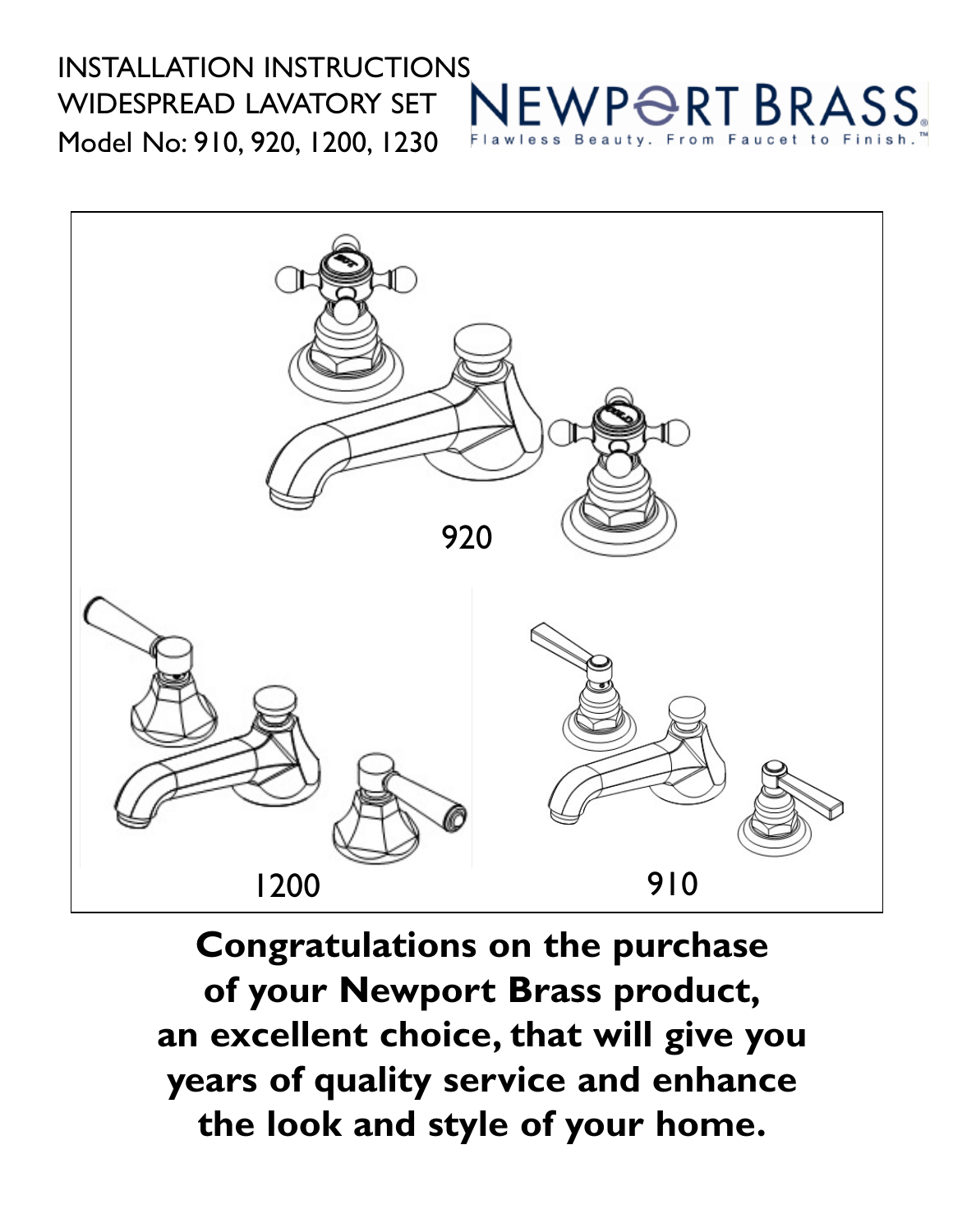## **Recommended Installation by a Professional Plumbing Contractor**

- Note: The use of petroleum base plumbers putty on our products will nullify the warranty. We recommend the use of clear silicone sealing materials. Recommended deck thru hole  $\emptyset$  1.38"
- 1. Insert HOSES (3), one at a time, and MOUNTING STUD (4) through O-RING (2), then through mounting deck hole, Align SPOUT (1) and secure into place with MOUNTING BRACKET (5) and NUT (6). See Figure 1.
- 2. Place flange NUT (1) and fiber WASHER (2) onto valve BODY (3). Insert valve BODY (3) through sink hole from underside of deck. Valve BODY (3) should extend 2-1/4" above mounting surface. If necessary adjust lower flange NUT (1). Place fiber WASHER (2a) and flange NUT (1a) onto upper position of valve BODY (3). Set valve BODIES (3) so that their outlets are facing towards the center of the sink and tighten upper flange NUT (1a). See Figure 2.
- 3. Connect HOSE (4) to outlet of each valve BODY (3). Hand tighten and secure each HOSE (4) with a wrench 1/4 turn. See Figure 2.
- 4. Connect hot/cold water supply to appropriate 1/2" NPSM valve BODY (6), utilizing one of the three following types of risers. Supply risers not included. See Figure 3.
	- a.  $1/2$ " IPS flexible riser: discard rubber nosecone WASHER (12), friction WASHER (13) and coupling NUT (14).
	- b. 3/8" or  $1/2$ " OD bullnose riser: utilize friction WASHER (13) and coupling NUT (14).
	- c. 1/2" copper riser: utilize rubber nosecone WASHER (12), friction WASHER (13) and coupling NUT (14).
- 5. Place ESCUTCHEON (16) & BONNET (17) onto valve BODY (6). Any adjustments for rotational alignment must be made to the valve BODY (6) - not to the cartridge. (Note: Allow minimum spacing between HANDLE (18) and BON-NET (17) OR (16) for 1200 configuration, to prevent damage to the surface finish.) Secure HANDLE (18) into place with SETSCREWS (19). See Figure 4.
- 6. Remove drain PLUG (21) from FLANGE (22). Place FLANGE (22) and white WASHER (23) through sink drain opening. (Clear silicone may be used in place of white WASHER (23).) From bottom side of sink, place cone shaped rubber WASHER (24) onto FLANGE (22) and slide up against sink bottom. Note: Cone portion of WASHER (24) to face upward. Next slide on clear flat WASHER (25) and secure with flange NUT (26). Place clear WASHER (27) into drain BODY (28) and tighten to FLANGE (22). Apply thread sealant to TAILPIECE (29) and attach to drain BODY (28). Attach TAILPIECE (29) to p-trap drain (not included). See Figure 5.
- 7. Place drain PLUG (21) into FLANGE (22). Insert pop-up ROD (30) through spout and secure to STRAP (31), approximately 1" from end of ROD (30), with SCREW (32). Insert ball ROD (33) into the drain's rod opening, secure with ball rod NUT (34). Adjust the rise of the plunger and CLIP (35) into place. Adjust ball ROD (33) and pop-up ROD (30) so drain will open and close properly. See Figure 6.
- 8. Remove AERATOR from spout, turn on water supply, and flush both valves until water is clear. Check for leaks and make any final adjustments required. Re-attach AERATOR to the spout.

NWP-920 EN-2621 Rev A